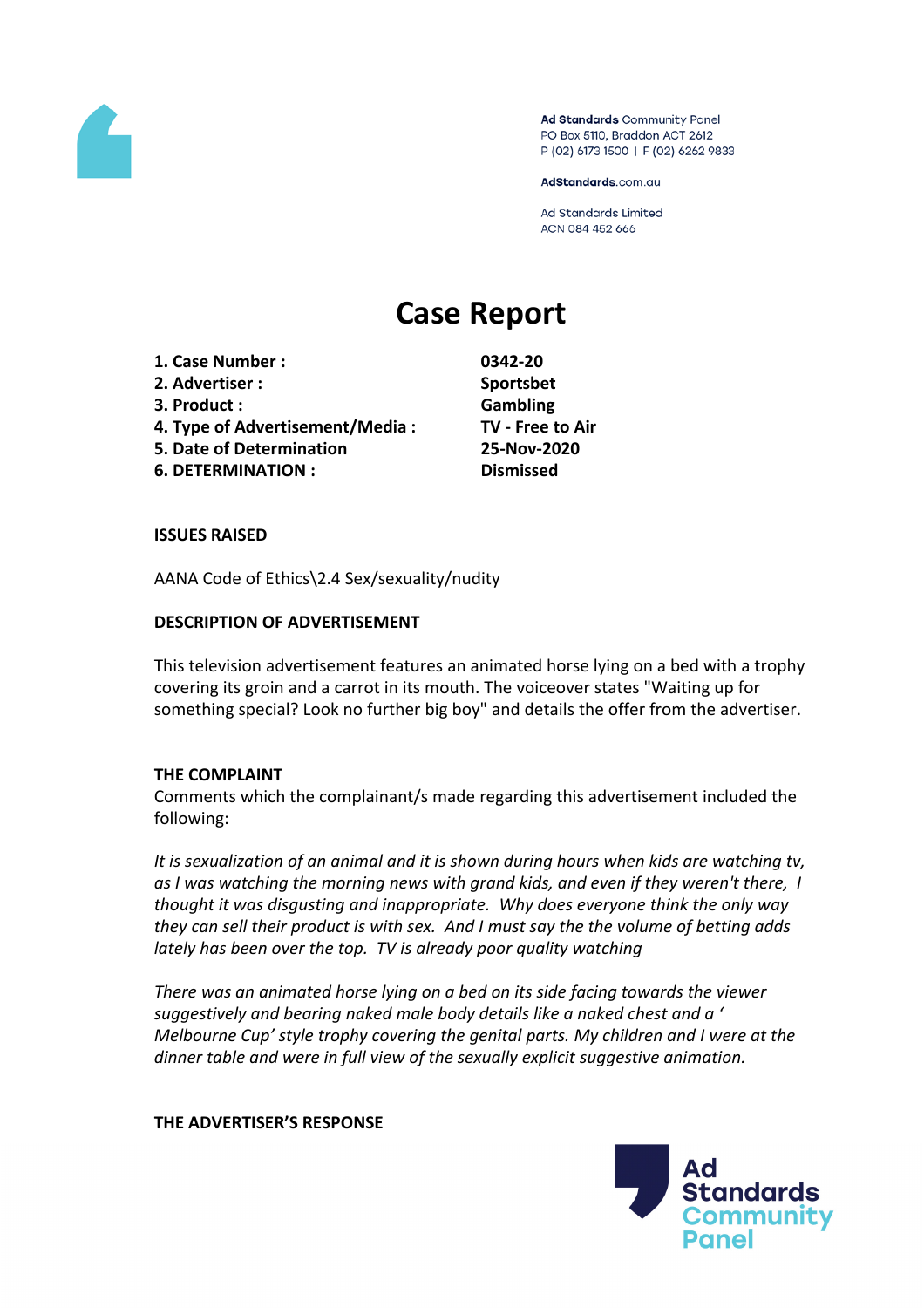

Comments which the advertiser made in response to the complainant/s regarding this advertisement include the following:

*We refer to your letter dated 6 November 2020 and the Complaint mentioned above regarding the Advertisement, a digital file of which is attached.*

# *The Complaint*

*Ad Standards has identified the following section of the AANA Code of Ethics (Code) which is addressed in the Complaint:*

*2.4 Advertising shall treat sex, sexuality and nudity with sensitivity to the relevant audience*

*Sportsbet strongly rejects that the Advertisement breaches section 2.4 or any other section of the Code for the reasons explained below.* 

*Context for the Advertisement – s 2.4 of the Code: sex/sexuality/nudity*

#### *(a) Nudity*

*The Advertisement shows a cartoon caricature of a horse commentating on Sportsbet's offers during racing carnival. Under the Practice Code, 'nudity' relates to the 'depiction of a person without clothing or covering.(1). It is generally accepted that animals are, by definition, naked and it would be non-sensical to expect an animal such as a racehorse to be clothed. In any event, in the Advertisement there is no nudity to speak of as the cartoon horse has its so-called private parts covered.*

#### *(b) Sex/Sexuality*

*The Advertisement does not reference sexuality or contain any form of sexualization. The current applicable Practice Note is clear that images of men, women or children which are not permitted are those which are highly sexually suggestive. However, even in the AANA's Practice Note due to take effect in 2021, the AANA has cited examples which relate specifically to activities which are overtly sexual and depict a person or people. (2).*

*The imagery of a fictional horse is coupled with a racing trophy and a carrot – both which are horse-related props and are relevant to the racing promotional offer which is the subject of the Advertisement. There is no explicit pornographic language in the Advertisement.(3) If there is any subtle reference to the horse being in a 'suggestive pose' (i.e. sitting on a bed waiting up at night for a great racing offer), audience sensitivity has been applied as children would very likely be oblivious to such a remote suggestion of sexual innuendo – a principle that was noted by the Panel in the 'Australian Pork' advertisement earlier this year.*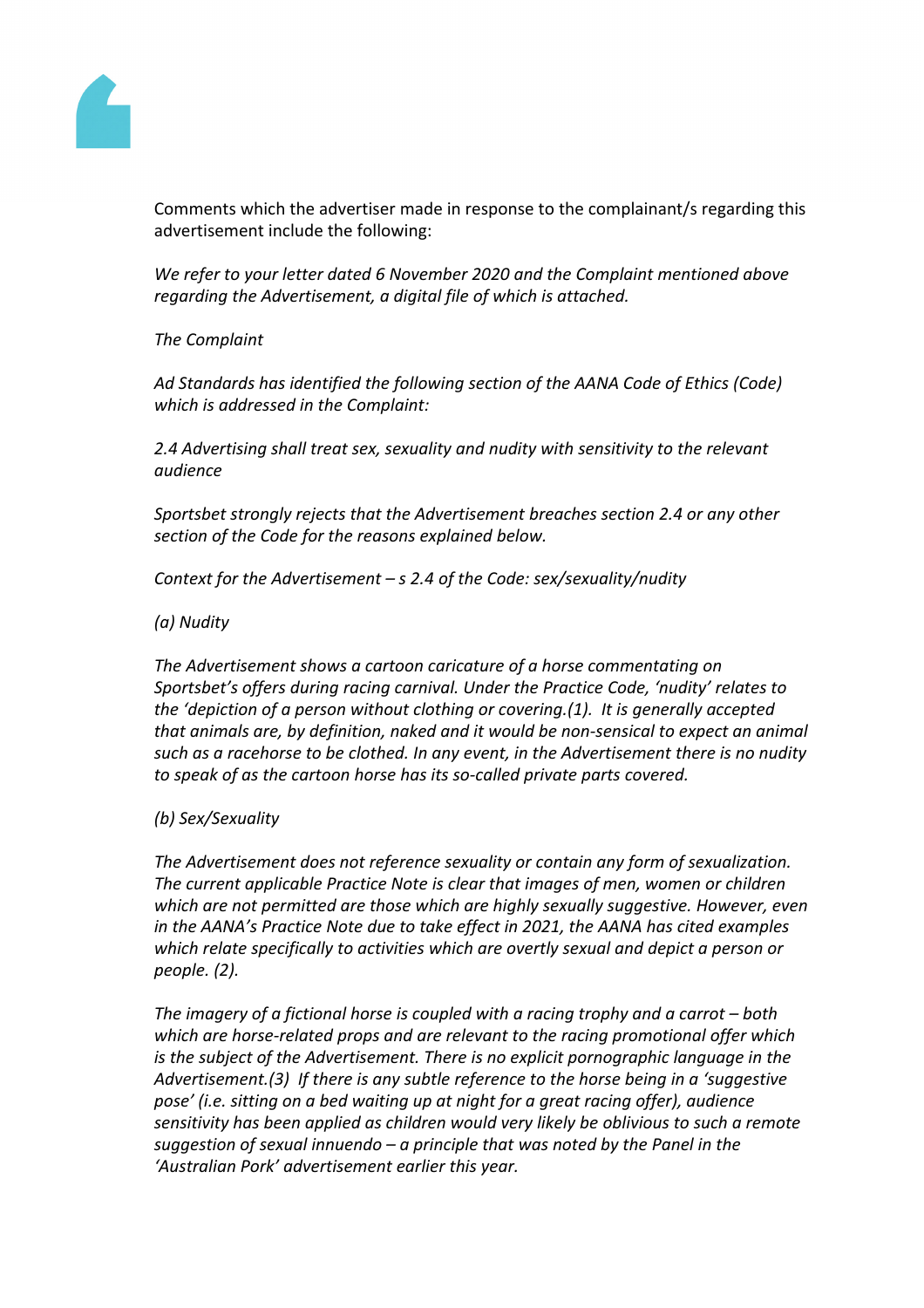

# *Conclusion*

*The Advertisement does not breach the Code and the Complaint should be dismissed.*

- *(1) AANA, Code of Ethics, section 2.4.*
- *(2) AANA, Code of Ethics Practice Note, p.9 (February 2021)*
- *(3) AANA, Code of Ethics Practice Note, p.4 (26 November 2013)*

# **THE DETERMINATION**

The Ad Standards Community Panel (the Panel) considered whether this advertisement breaches Section 2 of the AANA Code of Ethics (the Code).

The Panel noted the complainants' concerns that the advertisement is sexualised and sexually explicit in its depiction of a horse.

The Panel viewed the advertisement and noted the advertiser's response.

# **Section 2.4: Advertising or Marketing Communications shall treat sex, sexuality and nudity with sensitivity to the relevant audience.**

The Panel noted the Practice Note for the Code states:

"Images which are not permitted are those which are highly sexually suggestive and inappropriate for the relevant audience. Explicit sexual depictions in marcomms, particularly where the depiction is not relevant to the product or service being advertised, are generally objectionable to the community and will offend Prevailing Community Standards."

# **Does the advertisement contain sex?**

The Panel considered whether the advertisement contained sex. The Panel noted the dictionary definition of sex most relevant to this section of the Code of Ethics is 'sexual intercourse; sexually stimulating or suggestive behaviour.' (Macquarie Dictionary 2006).

The Panel considered that the horse in the advertisement was alone and not interacting with anyone else or engaging in any sexual activity. The Panel determined that the advertisement did not contain sex.

# **Does the advertisement contain sexuality?**

The Panel noted the definition of sexuality includes 'sexual character, the physical fact of being either male or female; The state or fact of being heterosexual, homosexual or bisexual; sexual preference or orientation; one's capacity to experience and express sexual desire; the recognition or emphasising of sexual matters'. The Panel noted that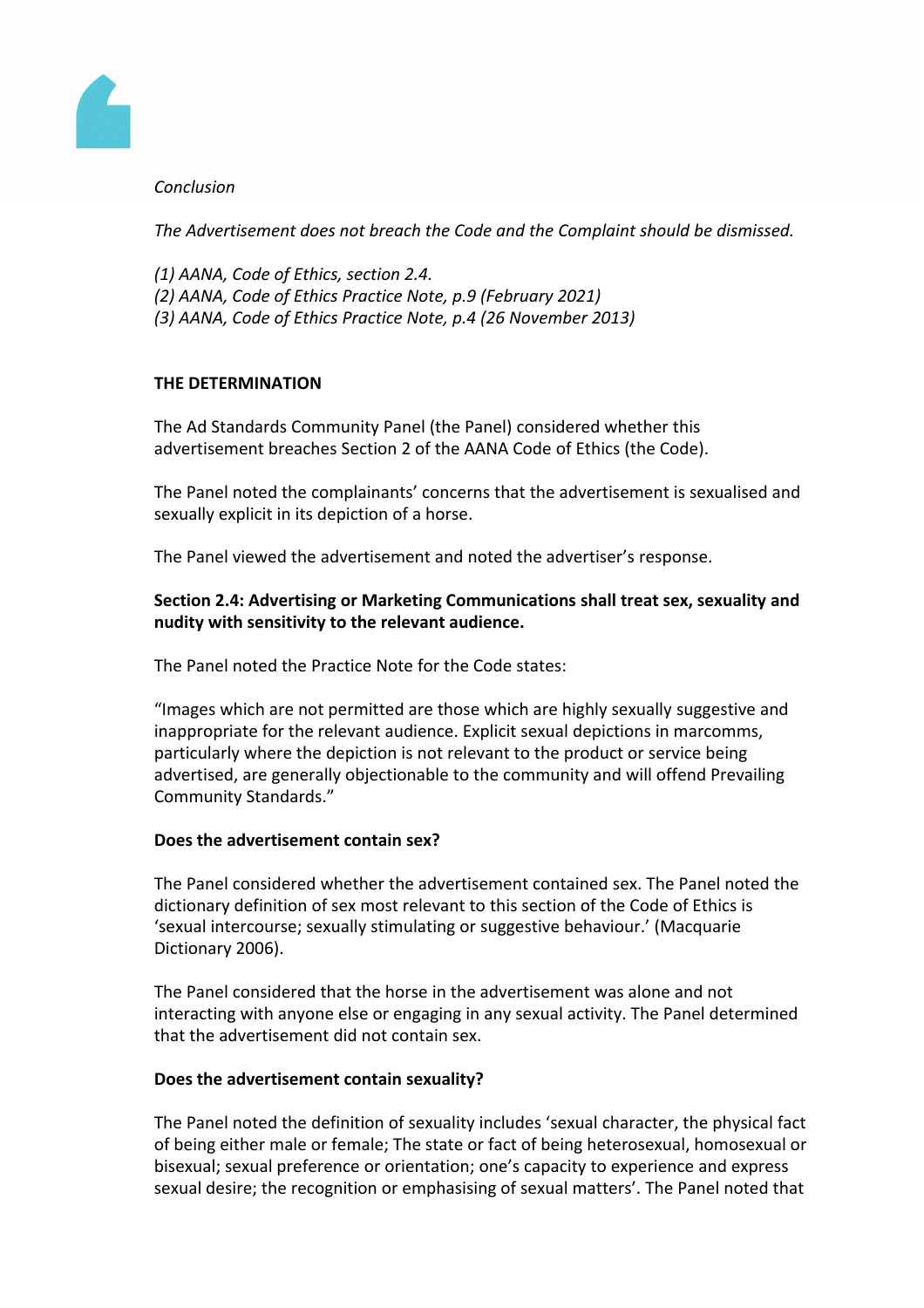

the use of male or female actors in an advertisement is not by itself a depiction of sexuality.

The Panel noted that the advertisement included an image of a horse in a reclining position with a trophy covering it's genitals, and later with a carrot in its mouth characteristic of a rose. The Panel considered that while the character may have been parodying a sexual pose, the overall advertisement was humorous rather than sexualised. The Panel considered that the language in the advertisement was not sexualised and the horse's actions weren't sexual. The Panel considered that the advertisement did not contain sexuality.

# **Does the advertisement contain nudity?**

The Panel noted that the dictionary definition of nudity includes 'something nude or naked', and that nude and naked are defined to be 'unclothed' and includes something 'without clothing or covering'.

The Panel noted that the horse was depicted with a trophy covering its genitals. The Panel considered that although his genitals were covered, the rest of his body was unclothed. The Panel noted the advertiser's comment that animals were necessarily "naked" but also noted that due to the anthropomorphised nature of the horse some members of the community may consider the advertisement to contain nudity.

# **Is the nudity treated with sensitivity to the relevant audience?**

The Panel considered the meaning of 'sensitive' and noted that the definition of sensitive in this context can be explained as indicating that 'if you are sensitive to other people's needs, problems, or feelings, you show understanding and awareness of them.' (https://www.collinsdictionary.com/dictionary/english/sensitive).

The Panel considered that the requirement to consider whether the treatment of sex, sexuality and nudity is 'sensitive to the relevant audience' requires them to consider who the relevant audience is and to have an understanding of how they might react to or feel about the advertisement – the concept of how subtle sexual suggestion is or might be is relevant to the Panel considering how some sections of the community, such as children, might perceive the advertisement.

The Panel noted that the advertisement was broadcast on television and received a 'B' ClearAds rating, meaning that it cannot be broadcast:

- In any Program that is broadcast between 5.00 am and 8.30 pm and is principally directed to Children (aged under 15); and
- In a P, C or G classified Program on any channel:
	- Between 6.00am and 8.30am on any day; and
	- Between 4.00 pm and 7.00 pm on any day.

The Panel considered that the relevant audience was therefore likely to be broad and include children.